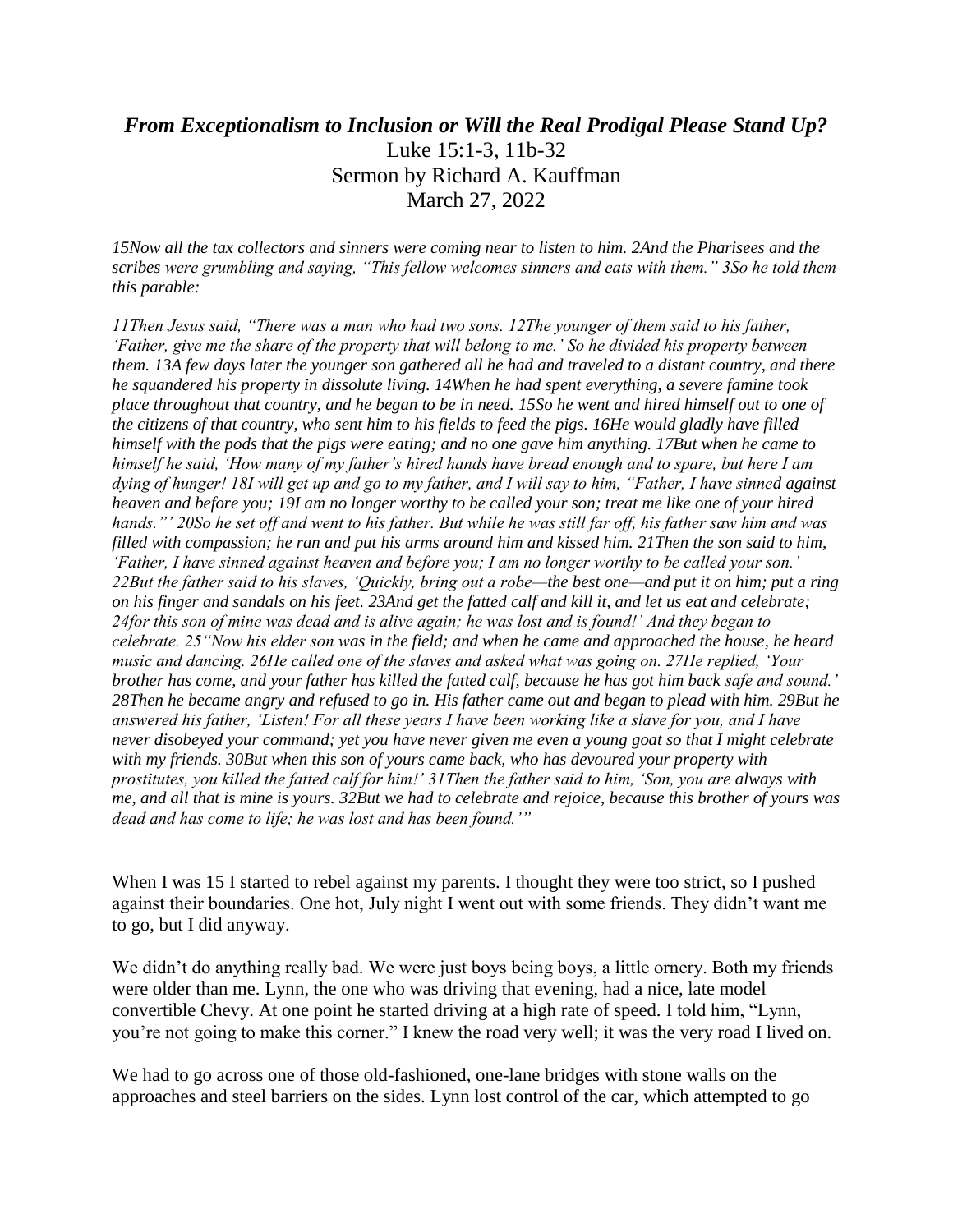through the bridge sideways. On the far side we hit the stone wall and then crashed into a large, oak tree. This was long before seatbelts. All three of us were projected out of the car. Although I don't remember it, I apparently went through the oak tree, landed on a barb wire fence and rolled into a meadow where cows were grazing.

When my parents were called to the scene, I told them that I was sorry for the trouble I had caused them. I have no idea how much anguish they experienced seeing me lying there in the field. I also told God I wanted to turn my life around.

I'm here this morning by the grace of God. I might well have been killed. Moreover, that experience was an inflection point in my life. I found a different path forward than the one I had been on. I attribute my involvement in a variety of ministries throughout my life to that accident.

Luke 15 is one of the most precious chapters in the whole Bible, the so-called lost and found chapter. Three different items were lost; each was found; and once found, there was great rejoicing and celebration. Notice how the anti was upped with each item: one out of 100 sheep, 1 our of 10 silver coins, 1 out of 2 brothers. Not only was the ratio increased with each episode, that which was lost was more precious: a silver coin was worth more than a sheep, a son was immeasurably worth more than a silver coin, not just in monetary value but in emotional worth.

Amy-Jill Levine, a Jewish scholar of the New Testament, says, "It is relatively easy to pick up a lost sheep or coin; making a lost child feel loved, feel counted, is infinitely more difficult, and infinitely more important" (*The Jewish Annotated New Testament*). True, how very true.

It is said that there are but two human stories: (1) a person gets restless, leaves home and heads off to a far country; (2) having come to his/her senses or become homesick, a person heads back home. The one story is about journey, about leaving one's past behind, as if we can really do that; the other story is about homecoming, trying to reconnect with and make peace with one's past. If this is true that there are but two human stories told over and over, then the story of the Prodigal Son is an arch-typical human story that embraces both the going away and the coming home.

Here's a parenthetical comment. I think most of us realize how important naming is. We call this the parable of the Prodigal Son. Some call it the parable of the Forgiving father. It could be called the parable of the Resentful, Older Brother. Amy-Jill Levine says it should be called "The parable of the absent mother." Good point. Where is the mother in the story? Did these two brothers not have any sisters?

Maren Tiribassi, a UCC pastor, often writes prose poems based on lectionary texts. This week she wrote a poem that addressed this question about an absent mother, called "The mother's side of the conversation." The premise of the poem is that the mother was the one who had to push her husband out of the house to go welcome the returning son. It ends this way: "don't forget the ring! / I'm going to the kitchen. / Trust me, his brother will get over it."

Here are my questions: Who is the real prodigal? Will the real prodigal please stand up?!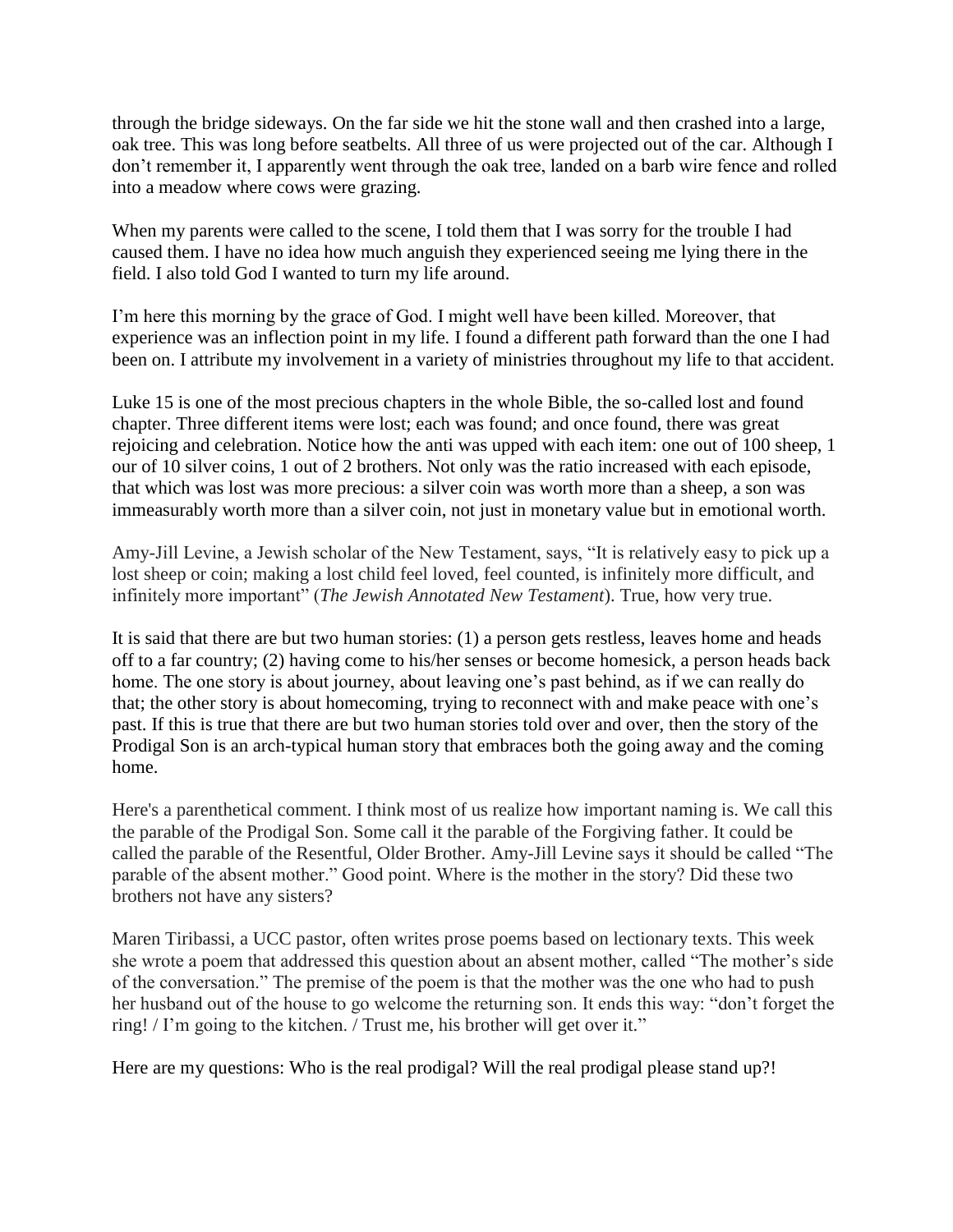The rebellious young son? He wanted to set out on his own, but to do that he needed his inheritance. Asking for his inheritance was as good as wishing his father were dead, because people don't usually get their inheritance until after their parents are gone. This act on his part would have brought shame on his family. Surely, he was the prodigal son, as we traditionally assume.

What about the permissive father? Don't you think the father was a bit prodigal in granting his son's wish, and then welcoming him back into the family without any demands on his younger son and, moreover, throwing a big party for him. Fathers in Near-eastern culture would have responded very differently to this brash demand on the part of the son. Typically, the father would hit the son on the side of the head and told him to get back to work, and that would have been the end of it. Wasn't this father more than a bit permissive? Wasn't he a little prodigal himself? And what's with that party? Sounds like cheap grace to me.

What about the jealous, dutiful, stay-at-home older brother? Wasn't he a bit prodigal too? He was jealous of his father's benevolent treatment of his errant younger brother to the point he wouldn't come in and join the party. Notice his choice of words in his accusation against his father*: that younger son of yours….* He refused to name his father or his brother in the accusation. He was keeping himself at arm's length from them. He no longer felt at home in his own home. In the end, the older, jealous brother was the one who cut himself off from his family. Sounds prodigal to me!

Here's another question for you: With which of these characters do you identify? Probably at different times in our lives it's one or another.

I talked about how my parents' boundaries chafed for me and I rebelled against them. Well, what goes around, comes around. Some years later my son felt he had to rebel against my standards for him. Once we had a discussion about my parenting style. I told him, "You know I set boundaries for you because I love you and care about you?" To which he delivered a stinger: "Sometimes I think you love me too much." WOW! Love can devolve into control, taking away the agency of another person that is beloved of God.

No matter which of these characters we most identify with, here are some questions for each:

The prodigal son: "What happens when I leave behind unconditional acceptance and go seeking love elsewhere? What happens when I look for meaning and purpose in life apart from God and God's family?"

The father: "What will I need to let go of in order to become the welcoming parent? What keeps me from giving compassion to all the wounded prodigals who wonder into my life?"

Elder son: "Why do I feel better than others and resentful toward people who I think are beneath me? Are there ways I feel I've not been recognized or gotten what I deserve? What is keeping me from partying with God's community of forgiven sinners?"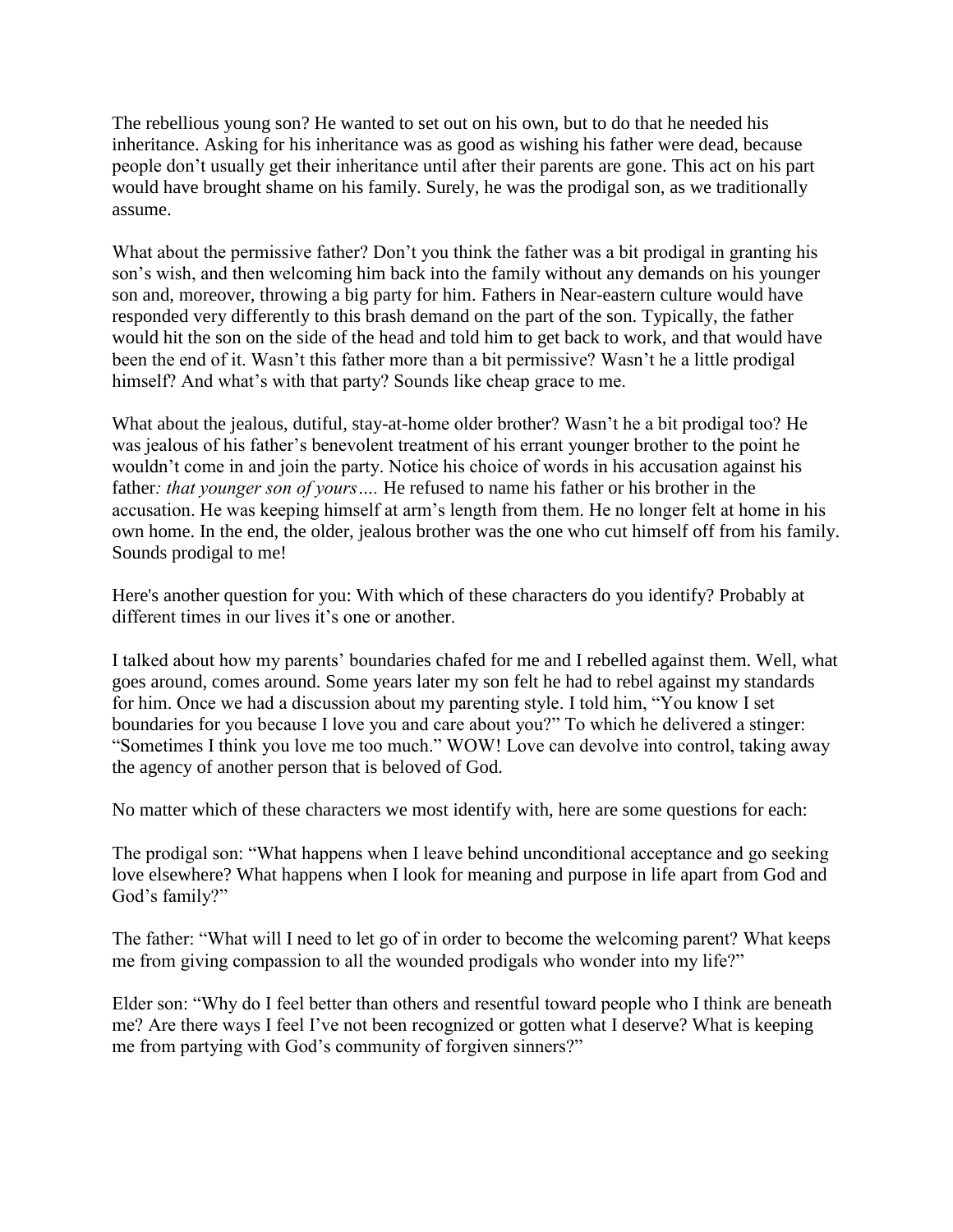Here is a maxim I've gleaned from the gospels, from Jesus' teaching and his example: **The ones who are most aware of their own need for grace are the ones who are most ready to extend grace and forgiveness to others. But ironically, the ones who are not ready to extend mercy and forgiveness to others are the most needy ones—because they don't recognize their own need for God's grace.**

Think about that other parable of Jesus, the one about the Pharisee and the tax collector going up to the temple to pray. The Pharisee said: "I'm glad I'm not like this sinner." The tax collector beat his chest and said: "God be merciful to me, a sinner." Jesus said, "This self-acknowledged sinner is more justified than the one who boasted of his own righteousness."

I have said there are but two human stories, one about leave taking, the other about coming home. Actually, there is another human story told over and over. This often the sub-plot to the other story: it's about conflict and dysfunction in families.

If you want a textbook case of family dysfunction—cases, actually—read the book of Genesis. Oh, my: Cain killed Abel. Jacob and Esau had a feud due to Jacob's trickery in stealing Esau's birthright, aided and abetted by his mother. Joseph's brothers were jealous of him and they nearly had him killed and they sold him into slavery.

Families are complicated. Some families are more complicated than other families. Some families are really, really complicated. Alienation between parent and child can be one of the most anguishing of all human experiences.

It can be gut-wrenching when our children disappoint us: if they don't turn out the way we had hoped; if they don't accept our values; if they reject our faith, perhaps the most difficult of all. My responses:

- All the returns aren't in yet. We can hope and pray our wayward children will turn their lives around and "come home."
- Sometimes all we can do is pray for them*.* The serenity prayer might be helpful: *God grant me the Serenity to accept the things I cannot change, Courage to change the things I can, and Wisdom to know the difference.*
- We can love them unconditionally, no matter what choices they make, regardless of walls of alienation between them and us.
- We parents need grace as much as our children. We can bring up our children in the way we think they should go. But they enter a very complicated and enticing world. They can choose paths different from the one we started them on. They have their own agency. We parents sometimes have to cut ourselves some slack, no matter how hard that may be.

Helen Alderfer, a friend of mine of blessed memory, said to me once: "No matter how old we get as parents or how old our children are, we are still their parents." True, but the nature of that relationship needs to change over time. We need to give our children space and freedom to chart their own journey.

It is said that on his deathbed the Russian writer Dostoevsky gathered his family around him and he had someone read the story of the Prodigal Son. Then he said, "This is the only story!"